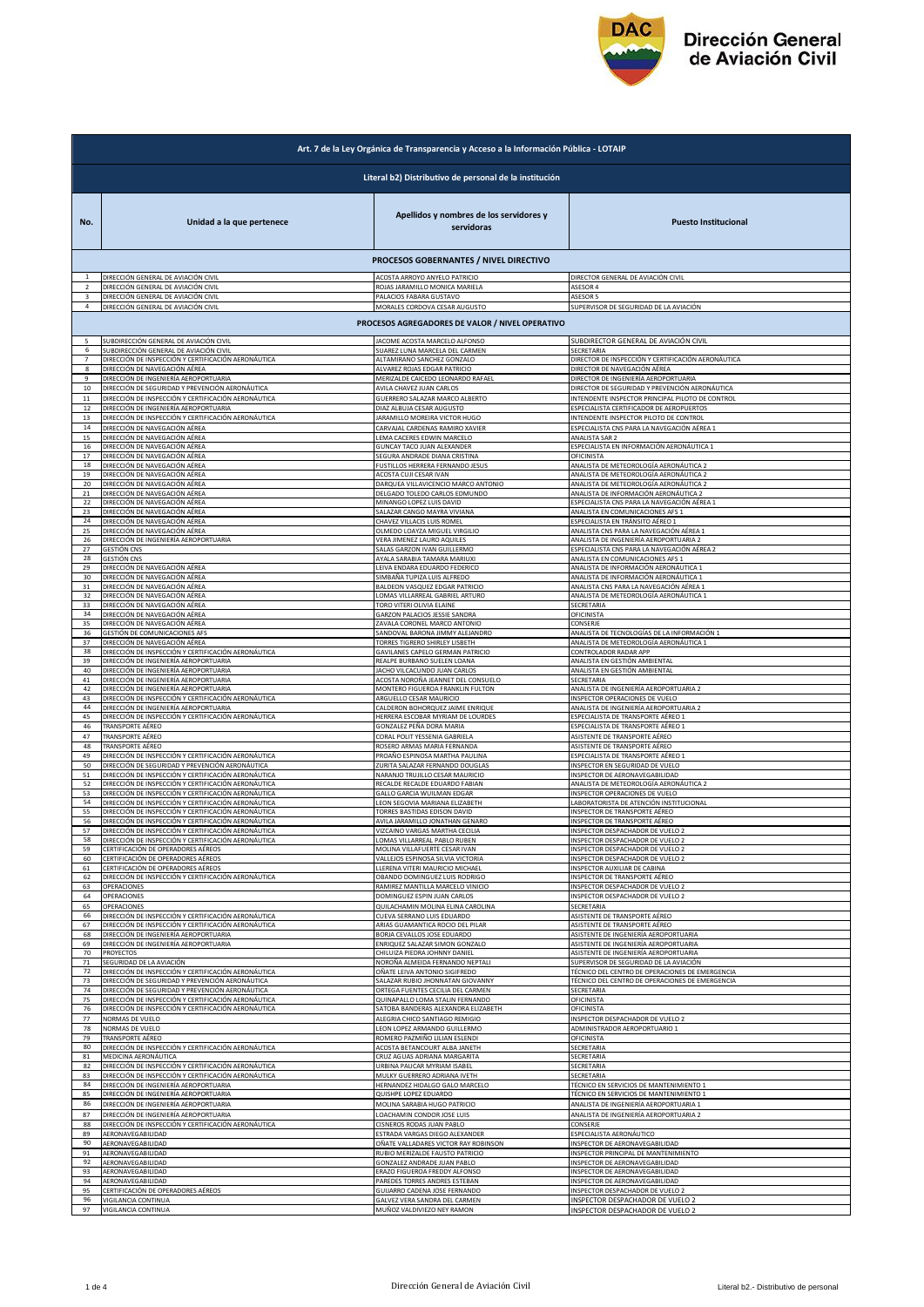

|            | Art. 7 de la Ley Orgánica de Transparencia y Acceso a la Información Pública - LOTAIP |                                                         |                                                                          |  |  |
|------------|---------------------------------------------------------------------------------------|---------------------------------------------------------|--------------------------------------------------------------------------|--|--|
|            | Literal b2) Distributivo de personal de la institución                                |                                                         |                                                                          |  |  |
| No.        | Unidad a la que pertenece                                                             | Apellidos y nombres de los servidores y<br>servidoras   | <b>Puesto Institucional</b>                                              |  |  |
| 98         | VIGILANCIA CONTINUA                                                                   | PASQUEL ANDRADE TERESA JACQUELINE                       | INSPECTOR AUXILIAR DE CABINA                                             |  |  |
| 99         | VIGILANCIA CONTINUA                                                                   | JIMENEZ HERNANDEZ CARLOS HUMBERTO                       | ANALISTA DE OPERACIONES DE VUELO                                         |  |  |
| 100        | LICENCIAS AERONÁUTICAS                                                                | ROJAS VELASCO HECTOR VINICIO                            | INSPECTOR OPERACIONES DE VUELO                                           |  |  |
| 101        | LICENCIAS AERONÁUTICAS                                                                | ALVAREZ HERRERA JUAN CARLOS                             |                                                                          |  |  |
| 102        | AERONAVEGABILIDAD                                                                     | PILLIZA CHICAIZA GERMAN GUSTAVO                         | ESPECIALISTA DE LICENCIAS AERONÁUTICAS<br>INSPECTOR DE AERONAVEGABILIDAD |  |  |
| 103        | AERONAVEGABILIDAD                                                                     | ROCHA VITERI WILSON RAMIRO                              | INSPECTOR DE AERONAVEGABILIDAD                                           |  |  |
| 104        | CERTIFICACIÓN DE OPERADORES AÉREOS                                                    | ACOSTA CUJI CARLOS JULIO                                | INSPECTOR OPERACIONES DE VUELO                                           |  |  |
| 105        | DIRECCIÓN DE NAVEGACIÓN AÉREA                                                         | SOTO ORTIZ JUAN FRANCISCO                               | ESPECIALISTA EN TRÁNSITO AÉREO 1                                         |  |  |
| 106        | AERONAVEGABILIDAD                                                                     | SANTAMARIA MONTENEGRO GERARDO MANUEL                    | ESPECIALISTA AERONÁUTICO                                                 |  |  |
| 107        | LICENCIAS AERONÁUTICAS                                                                | CAICEDO LARA ROXANA DOLORES                             | INSPECTOR DESPACHADOR DE VUELO 2                                         |  |  |
| 108        | LICENCIAS AERONÁUTICAS                                                                | HIDALGO PROAÑO OSWALDO MAURICIO                         |                                                                          |  |  |
| 109        | CERTIFICACIÓN DE OPERADORES AÉREOS                                                    | FERNANDEZ GONZALEZ JORGE EDISON                         | INSPECTOR DESPACHADOR DE VUELO 2<br>INSPECTOR DESPACHADOR DE VUELO 2     |  |  |
| 110        | CERTIFICACIÓN DE OPERADORES AÉREOS                                                    | CATOTA TORRES LUIS WILKIR                               | INSPECTOR DESPACHADOR DE VUELO 2                                         |  |  |
| 111        | VIGILANCIA OPERACIONAL A LA NAVEGACIÓN AÉREA                                          | VALENCIA ARMAS VICENTE FERNANDO                         | ANALISTA CNS PARA LA NAVEGACIÓN AÉREA 1                                  |  |  |
| 112        | VIGILANCIA OPERACIONAL A LA NAVEGACIÓN AÉREA                                          | MARCILLO DUQUE WALTER PATRICIO                          | TÉCNICO DE INSPECCIÓN EN VUELO                                           |  |  |
| 113        | VIGILANCIA OPERACIONAL A LA NAVEGACIÓN AÉREA                                          | PEREZ YEPEZ VICTOR HUGO                                 | TÉCNICO DE INSPECCIÓN EN VUELO                                           |  |  |
| 114        | VIGILANCIA OPERACIONAL A LA NAVEGACIÓN AÉREA                                          | LEGARDA GONZALEZ WENDY PATRICIA                         | INSPECTOR DE AERÓDROMO                                                   |  |  |
| 115        | AERONAVEGABILIDAD                                                                     | AVILA ZARATE EDISON JAVIER                              | INSPECTOR DESPACHADOR DE VUELO 2                                         |  |  |
| 116        | VIGILANCIA CONTINUA                                                                   | MORA HERRERA JOSE DAVID                                 | INSPECTOR OPERACIONES DE VUELO                                           |  |  |
| 117        | CERTIFICACIÓN DE AEROPUERTOS                                                          | CEVALLOS ALOMIA GALO EFRAIN                             | ESPECIALISTA EN TRÁNSITO AÉREO 1                                         |  |  |
| 118        | CERTIFICACIÓN DE AEROPUERTOS                                                          | PAREDES ZAMBRANO JOSE ANIBAL                            | <b>ESPECIALISTA AVSEC 1</b>                                              |  |  |
| 119        | CERTIFICACIÓN DE AEROPUERTOS                                                          | CADENA ORTIZ HECTOR FERNANDO                            | ANALISTA DE GESTIÓN AMBIENTAL                                            |  |  |
| 120        | CERTIFICACIÓN DE AEROPUERTOS                                                          | BAQUERO FLORES LUIS EDWIN ALEJANDRO                     | INTENDENTE INSPECTOR PRINCIPAL PILOTO DE CONTROL                         |  |  |
| 121        | CERTIFICACIÓN DE AEROPUERTOS                                                          | MORAN LEYSER EDGAR RENE FELIX                           | INTENDENTE INSPECTOR PRINCIPAL PILOTO DE CONTROL                         |  |  |
| 122        | <b>GESTIÓN CNS</b>                                                                    | SOTALIN SOTALIN HERNAN EDISON                           | ANALISTA CNS PARA LA NAVEGACIÓN AÉREA 1                                  |  |  |
| 123        | <b>GESTIÓN CNS</b>                                                                    | ZUÑIGA JIBAJA JORGE ALFREDO                             | CONTROLADOR RADAR APP                                                    |  |  |
| 124        | <b>GESTIÓN DE TRÁNSITO AÉREO</b>                                                      | VILLAVICENCIO ARMIJOS ALIS JOWANY                       | CONTROLADOR RADAR APP                                                    |  |  |
| 125        | GESTIÓN DE TRÁNSITO AÉREO                                                             | RAMOS TAPIA CHRISTIAN ALEXIS                            | CONTROLADOR RADAR APP                                                    |  |  |
| 126        | GESTIÓN DE TRÁNSITO AÉREO                                                             | VALLEJO NARVAEZ JOSE BOLIVAR                            | CONTROLADOR RADAR APP                                                    |  |  |
| 127<br>128 | GESTIÓN DE TRÁNSITO AÉREO                                                             | VALENCIA TACO LUIS MARCELO                              | ESPECIALISTA EN TRÁNSITO AÉREO 1                                         |  |  |
| 129        | GESTIÓN DE TRÁNSITO AÉREO                                                             | VALENCIA GUERRERO CARLOS GUSTAVO                        | ESPECIALISTA EN TRÁNSITO AÉREO 1                                         |  |  |
|            | SEGURIDAD DE LA AVIACIÓN                                                              | RUEDA ROSERO KARINA ESTEFANIA                           | SUPERVISOR DE SEGURIDAD DE LA AVIACIÓN                                   |  |  |
| 130        | SEGURIDAD DE LA AVIACIÓN                                                              | AGUIRRE CARRERA LISSET ALEXANDRA                        | SUPERVISOR DE SEGURIDAD DE LA AVIACIÓN                                   |  |  |
| 131        | SEGURIDAD DE LA AVIACIÓN                                                              | MIRANDA ORELLANA BORIS DANILO                           | AGENTE DE SEGURIDAD DE LA AVIACIÓN                                       |  |  |
| 132        | SEGURIDAD DE LA AVIACIÓN                                                              | TORRES ZAMBRANO ALFREDO NICOLAS                         | AGENTE DE SEGURIDAD DE LA AVIACIÓN                                       |  |  |
| 133        | SEGURIDAD DE LA AVIACIÓN                                                              | ZAVALA OÑA CRISTINA MAGDALENA                           | AGENTE DE SEGURIDAD DE LA AVIACIÓN                                       |  |  |
| 134        | SEGURIDAD DE LA AVIACIÓN                                                              | DOMINGUEZ SUAREZ JULIO DENNYS                           | AGENTE DE SEGURIDAD DE LA AVIACIÓN                                       |  |  |
| 135        | SEGURIDAD DE LA AVIACIÓN                                                              | PINCHA TOAPANTA JORGE ANIBAL                            | AGENTE DE SEGURIDAD DE LA AVIACIÓN                                       |  |  |
| 136        | SEGURIDAD DE LA AVIACIÓN                                                              | CHUSIN VILLALBA CARLOS ARTURO                           | AGENTE DE SEGURIDAD DE LA AVIACIÓN                                       |  |  |
| 137        | SEGURIDAD DE LA AVIACIÓN                                                              | ROMERO ROSALES CRISTIAN RODOLFO                         | SUPERVISOR DE SEGURIDAD DE LA AVIACIÓN                                   |  |  |
| 138        | SEGURIDAD DE LA AVIACIÓN                                                              | VILLACIS DOMINGUEZ SUSANA ELIZABETH                     | PARVULARIO DE CENTRO INFANTIL                                            |  |  |
| 139        | GESTIÓN DE METEOROLOGÍA AERONÁUTICA                                                   | ORBE VELASTEGUI NIKITH ALEXANDER                        | ANALISTA DE METEOROLOGÍA AERONÁUTICA 2                                   |  |  |
| 140        | CERTIFICACIÓN DE OPERADORES AÉREOS                                                    | SANTOS ASTUDILLO GENOVEVA LEONOR                        | INSPECTOR OPERACIONES DE VUELO                                           |  |  |
| 141        | DIRECCIÓN DE INSPECCIÓN Y CERTIFICACIÓN AERONÁUTICA                                   | FUERTES PAZMIÑO DIEGO ORLANDO                           | ANALISTA DE INGENIERÍA AEROPORTUARIA 1                                   |  |  |
| 142        | DIRECCIÓN DE INSPECCIÓN Y CERTIFICACIÓN AERONÁUTICA                                   | MONTERO FIGUEROA IRMA JANET                             | ESPECIALISTA DE TRANSPORTE AÉREO 1                                       |  |  |
|            |                                                                                       |                                                         |                                                                          |  |  |
| 143        | DIRECCIÓN DE CERTIFICACIÓN DOCUMENTACIÓN Y ARCHIVO                                    | CERON CHAFUELAN WILLIAM RONALD                          | ANALISTA DOCUMENTACIÓN Y ARCHIVO 2                                       |  |  |
| 144        | DIRECCIÓN REGIONAL I                                                                  | PROCESOS DESCONCENTRADOS<br>ISCH SOLINES MARCELO XAVIER | DIRECTOR REGIONAL                                                        |  |  |
| 145        | DIRECCIÓN REGIONAL II                                                                 | TOBAR ARCENTALES ANTONIO ALBERTO                        | DIRECTOR REGIONAL                                                        |  |  |
| 146        | DIRECCIÓN REGIONAL III                                                                | ANDRADE TORRES ROBERTO ALFREDO                          | DIRECTOR REGIONAL                                                        |  |  |
| 147        | DIRECCIÓN DE EMPRESAS                                                                 | SANCHEZ PERALTA EDUARDO JOSE                            | DIRECTOR DE EMPRESA DGAC                                                 |  |  |
| 148        | DIRECCIÓN ESCUELA TÉCNICA DE AVIACIÓN CIVIL                                           | DAVILA REYES ALFONSO XAVIER                             | DIRECTOR DE LA ESCUELA TÉCNICA DE AVIACIÓN CIVIL                         |  |  |
| 149        | INSPECCIÓN Y CERTIFICACIÓN AERONÁUTICA RII                                            | JATIVA CUASPUD HECTOR CRISTOBAL                         | INTENDENTE INSPECTOR PILOTO DE CONTROL                                   |  |  |
| 150        | INSPECCIÓN Y CERTIFICACIÓN AERONÁUTICA RII                                            | PUGA BENALCAZAR CARLOS PATRICIO                         | INTENDENTE INSPECTOR PILOTO DE CONTROL                                   |  |  |
| 151        | INSPECCIÓN Y CERTIFICACIÓN AERONÁUTICA RII                                            | ILLESCAS SANCHEZ VICENTE XAVIER                         | INTENDENTE INSPECTOR PILOTO DE CONTROL                                   |  |  |
| 152        | AEROPUERTO SHELL                                                                      | CRUZ MONTENEGRO DIOGENES PAUL                           | INTENDENTE INSPECTOR PILOTO DE CONTROL                                   |  |  |
| 153        | AEROPUERTO SHELL                                                                      | SILVA ESPINOSA RAFAEL GENARO                            | INTENDENTE INSPECTOR PILOTO DE CONTROL                                   |  |  |
| 154        | INSPECCIÓN Y CERTIFICACIÓN AERONÁUTICA RI                                             | TERAN ANGULO HUGO ANIBAL                                | INSPECTOR OPERACIONES DE VUELO                                           |  |  |
| 155        | JUZGADO DE INFRACCIONES AERONÁUTICAS RI                                               | REYES CORDERO SANDRA MARIA DEL MAR                      | ESPECIALISTA EN INFRACCIONES AERONÁUTICAS                                |  |  |
| 156        | COORDINACIÓN ADMINISTRATIVA                                                           | HERNANDEZ JACOME YASMINA GUADALUPE                      | ANALISTA FINANCIERO 2                                                    |  |  |
| 157        | AEROPUERTO COCA                                                                       | TERAN ANGULO GERMAN OSWALDO                             | ANALISTA DE INFORMACIÓN AERONÁUTICA 1                                    |  |  |
| 158        | AEROPUERTO QUITO                                                                      | LEON JATIVA ELIANA BEATRIZ                              | <b>OFICINISTA</b>                                                        |  |  |
| 159        | AEROPUERTO QUITO                                                                      | CARRION CUEVA MARIANA DE JESUS                          | SECRETARIA                                                               |  |  |
| 160        | AEROPUERTO QUITO                                                                      | HERNANDEZ JATIVA MARIA GABRIELA                         | ASISTENTE DE TRANSPORTE AÉREO                                            |  |  |
| 161        | AEROPUERTO QUITO                                                                      | BAQUERO SILVA FABIAN MARCELO                            | <b>INSPECTOR EN VUELO</b>                                                |  |  |
| 162        | AEROPUERTO QUITO                                                                      | COX RICARDO NAPOLEON                                    | CONTROLADOR RADAR APP                                                    |  |  |
| 163        | AEROPUERTO NUEVA LOJA                                                                 | TORRES RAZA WILSON STALIN                               | ADMINISTRADOR AEROPORTUARIO 2                                            |  |  |
| 164        | SEGURIDAD Y PREVENCIÓN AERONÁUTICA RI                                                 | BARRIGA DE LA VEGA DARWIN FRANCISCO                     | ESPECIALISTA AVSEC 1                                                     |  |  |
| 165        | INSPECCIÓN Y CERTIFICACIÓN AERONÁUTICA RII                                            | VERDEZOTO VERDEZOTO JOE LUIS                            | INSPECTOR DESPACHADOR DE VUELO 2                                         |  |  |
| 166        | AEROPUERTO DE GUAYAQUIL                                                               | ARAMILLO VALENCIA DIEGO RODRIGO                         | CONTROLADOR RADAR APP                                                    |  |  |
| 167        | AEROPUERTO DE GUAYAQUIL<br>NAVEGACIÓN AÉREA RI                                        | ASPIAZU CALDERON ALLYSON YAZMIN                         | INSPECTOR DE AERÓDROMO                                                   |  |  |
| 168        | RECURSOS HUMANOS RII                                                                  | PAREDES SILVA JOSE LUIS                                 | ESPECIALISTA EN COMUNICACIONES AFS 1                                     |  |  |
| 169        |                                                                                       | RADA LAURIDO JOHANNA PERPETUA                           | ANALISTA DE RECURSOS HUMANOS 1                                           |  |  |
| 170        | NAVEGACIÓN AÉREA RI                                                                   | GRANDE CONDOR FRANKLIN GONZALO                          | GUARDIÁN                                                                 |  |  |
| 171        | NAVEGACIÓN AÉREA RI                                                                   | BOADA MONGE ANIBAL RODOLFO                              | CONTROLADOR RADAR APP                                                    |  |  |
| 172        | NAVEGACIÓN AÉREA RI                                                                   | RUALES NEIRA JUAN CARLOS                                | ANALISTA EN COMUNICACIONES AFS 2                                         |  |  |
| 173        | NAVEGACIÓN AÉREA RI                                                                   | MEJIA ISCH HUGO ERNESTO                                 | CONTROLADOR DE AERÓDROMO 2                                               |  |  |
| 174        | NAVEGACIÓN AÉREA RI                                                                   | REYES GALLARDO JORGE ALEJANDRO                          | ANALISTA EN COMUNICACIONES AFS 1                                         |  |  |
| 175        | NAVEGACIÓN AÉREA RIII                                                                 | ORBE VELASTEGUI JOSE TULIO                              | ANALISTA DE METEOROLOGÍA AERONÁUTICA 1                                   |  |  |
| 176        | INSPECCIÓN Y CERTIFICACIÓN AERONÁUTICA RII                                            | BRIONES ALCIVAR DAVID ALBERTO                           | INSPECTOR DE AERÓDROMO                                                   |  |  |
| 177        | AEROPUERTO NUEVA LOJA                                                                 | SUAREZ LOPEZ EDISON RAUL                                | INSPECTOR DESPACHADOR DE VUELO 1                                         |  |  |
| 178        | NAVEGACIÓN AÉREA RI                                                                   | CAMPOS VARGAS FRANKLIN PATRICIO                         | ANALISTA EN COMUNICACIONES AFS 1                                         |  |  |
| 179        | CAPACITACIÓN NACIONAL                                                                 | SALAZAR CHAVEZ VICENTE MARCELO                          | INSTRUCTOR TÉCNICO DE CAPACITACIÓN AERONÁUTICA                           |  |  |
| 180        | CAPACITACIÓN INTERNACIONAL                                                            | LEIVA RAMOS JUAN CARLOS                                 | INSPECTOR DE SEGURIDAD DE LA AVIACIÓN                                    |  |  |
| 181        | AEROPUERTO SHELL                                                                      | HARO SANCHEZ WILLIAMS GERMAN                            | AGENTE DE SEGURIDAD DE LA AVIACIÓN                                       |  |  |
| 182        | AEROPUERTO SHELL                                                                      | YEDRA MACHADO MARGOTH VICTORIA                          | CONTROLADOR DE AERÓDROMO 1                                               |  |  |
| 183        | AEROPUERTO TAISHA                                                                     | BONILLA ANDRADE LESLY GABRIELA                          | CONTROLADOR DE AERÓDROMO 1                                               |  |  |
| 184        | CAPACITACIÓN INTERNACIONAL                                                            | MUÑOZ NAVAS JOSE AUGUSTO                                | ESPECIALISTA TÉCNICO DE CAPACITACIÓN AERONÁUTICA                         |  |  |
| 185        | CAPACITACIÓN INTERNACIONAL                                                            | GUERRA RENGIFO JUAN FRANCISCO                           | ANALISTA DE METEOROLOGÍA AERONÁUTICA 2                                   |  |  |
| 186        | NAVEGACIÓN AÉREA RI                                                                   | SUAREZ LEON DARWIN FRANCISCO                            | CONTROLADOR RADAR APP                                                    |  |  |
| 187        | AEROPUERTO CUENCA                                                                     | RIVERA PEREZ RODRIGO FERNANDO                           | ANALISTA DE METEOROLOGÍA AERONÁUTICA 1                                   |  |  |
| 188        | INSPECCIÓN Y CERTIFICACIÓN AERONÁUTICA RII                                            | DARQUEA ORELLANA MARIA DEL PILAR                        | SECRETARIA                                                               |  |  |
| 189        | AEROPUERTO QUITO                                                                      | NUÑEZ CHACON JAVIER ALBERTO                             | ANALISTA DE METEOROLOGÍA AERONÁUTICA 1                                   |  |  |
| 190        | CAPACITACIÓN NACIONAL                                                                 | TULCAN ORMAZA IVAN ALFREDO                              | CONTROLADOR RADAR APP                                                    |  |  |
| 191        | AEROPUERTO QUITO                                                                      | VEINTIMILLA CORTEZ LUIS EDUARDO                         | INSPECTOR DESPACHADOR DE VUELO 2                                         |  |  |
| 192        | INSPECCIÓN Y CERTIFICACIÓN AERONÁUTICA RI                                             | BEDON CHACON ERNESTO ANTONIO                            | INSPECTOR DE AERONAVEGABILIDAD                                           |  |  |
| 193        | INSPECCIÓN Y CERTIFICACIÓN AERONÁUTICA RI                                             | FIALLOS PAZMIÑO EDGAR PATRICIO                          | INSPECTOR DESPACHADOR DE VUELO 2                                         |  |  |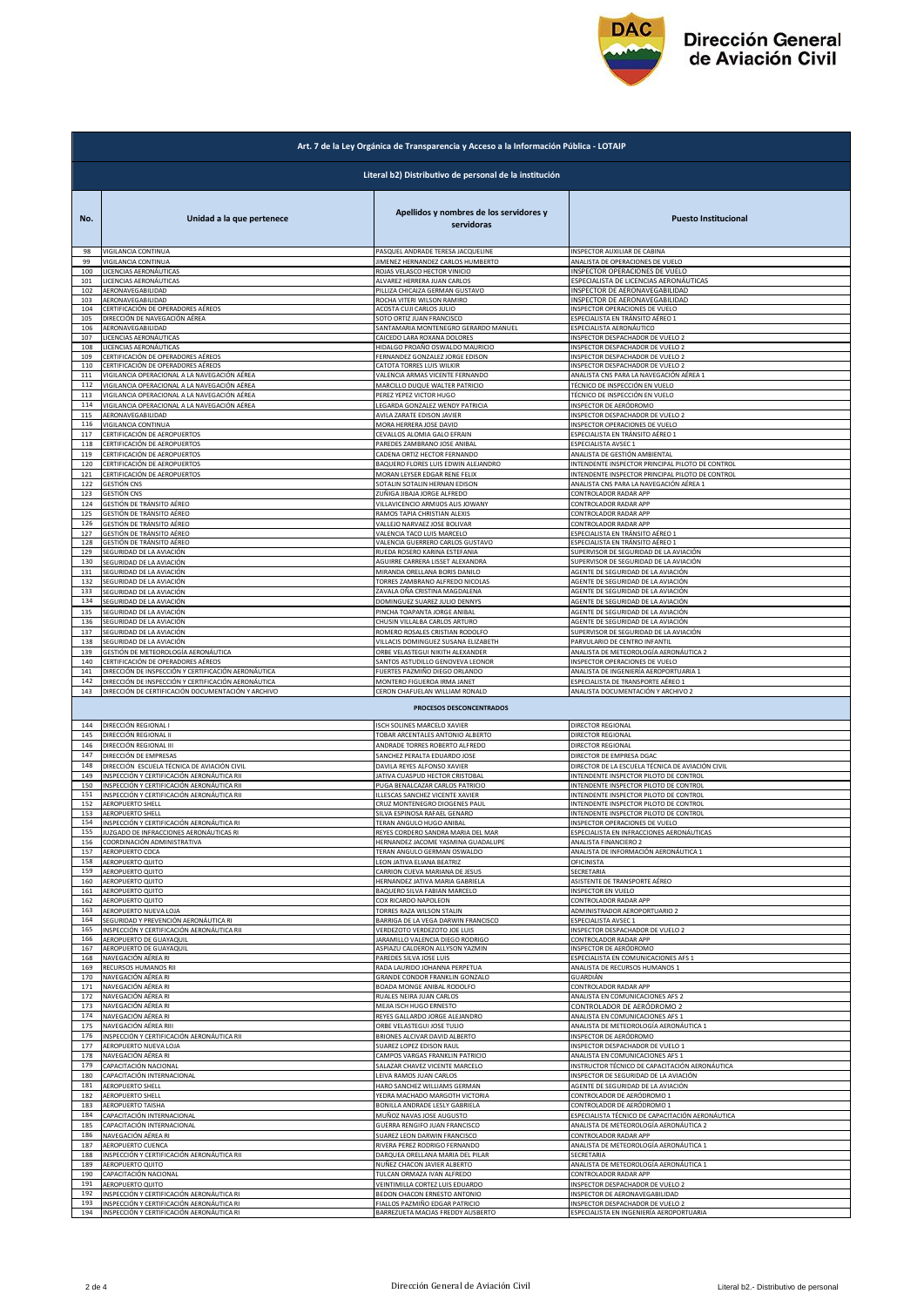

|            | Art. 7 de la Ley Orgánica de Transparencia y Acceso a la Información Pública - LOTAIP |                                                                       |                                                  |  |  |  |
|------------|---------------------------------------------------------------------------------------|-----------------------------------------------------------------------|--------------------------------------------------|--|--|--|
|            | Literal b2) Distributivo de personal de la institución                                |                                                                       |                                                  |  |  |  |
| No.        | Unidad a la que pertenece                                                             | Apellidos y nombres de los servidores y<br>servidoras                 | <b>Puesto Institucional</b>                      |  |  |  |
| 195        | SERVICIO DE SALVAMENTO Y EXTINCIÓN DE INCENDIOS (SSEI)                                | PEÑAFIEL ARIAS GUSTAVO DARIO                                          | BOMBERO AERONÁUTICO                              |  |  |  |
| 196        | <b>AEROPUERTO QUITO</b>                                                               | GRIJALVA NOROÑA FREDDY EDGARDO                                        | ANALISTA DE INFORMACIÓN AERONÁUTICA 1            |  |  |  |
| 197        | AEROPUERTO TENA                                                                       | PEREZ HARO JAIME ROLANDO                                              | ANALISTA DE METEOROLOGÍA AERONÁUTICA 1           |  |  |  |
| 198        | RECURSOS HUMANOS RII                                                                  | AVENDAÑO ARIAS ANA MERCEDES                                           | ENFERMERA DE ATENCIÓN INSTITUCIONAL              |  |  |  |
| 199        | AEROPUERTO QUITO                                                                      | QUISHPE FUERTES MAURICIO RAFAEL                                       | ANALISTA DE INFORMACIÓN AERONÁUTICA 1            |  |  |  |
| 200        | NAVEGACIÓN AÉREA RI                                                                   | SALAZAR CERDA JULIO EUCLIDES                                          | INSPECTOR DE AERONAVEGABILIDAD                   |  |  |  |
| 201        | INSPECCIÓN Y CERTIFICACIÓN AERONÁUTICA RII                                            | MARCILLO DELGADO ALIDA ALEXANDRA                                      | SECRETARIA                                       |  |  |  |
| 202        | AEROPUERTO DE GUAYAQUIL                                                               | MORA VIVAR MARIO FERNANDO                                             | ANALISTA DE INFORMACIÓN AERONÁUTICA 1            |  |  |  |
| 203        | SECRETARIA ACADÉMICA                                                                  | BASANTES ERAZO ANITA DEL PILAR                                        | PARVULARIO DE CENTRO INFANTIL                    |  |  |  |
| 204        | RECURSOS HUMANOS RII                                                                  | VILLAMAR ROBALINO MERCY AUXILIADORA                                   | PARVULARIO DE CENTRO INFANTIL                    |  |  |  |
| 205        | RECURSOS HUMANOS RII                                                                  | HIDROVO ENCALADA MARIELA LINDMILA                                     | PARVULARIO DE CENTRO INFANTIL                    |  |  |  |
| 206        | SEGURIDAD Y PREVENCIÓN AERONÁUTICA RII                                                | ROMERO IMAICELA GILBERTO MANUEL                                       | CONTROLADOR RADAR APP                            |  |  |  |
| 207        | <b>FINANCIERO RI</b>                                                                  | GARCES MANCHENO PATRICIO ENRIQUE                                      | ANALISTA FINANCIERO 3                            |  |  |  |
| 208        | <b>FINANCIERO RI</b>                                                                  | GODOY GUALPAZ VIOLETA DEL ROSARIO                                     | ASISTENTE FINANCIERO                             |  |  |  |
| 209        | NAVEGACIÓN AÉREA RII                                                                  | MEJILLON ENRIQUEZ ROBERT ALBERTO                                      | CONTROLADOR DE AERÓDROMO 2                       |  |  |  |
| 210        | ADMINISTRATIVO RII                                                                    | ESPARZA LOPEZ SANDRA KATHERINE                                        | PARVULARIO DE CENTRO INFANTIL                    |  |  |  |
| 211        | RECURSOS HUMANOS RII                                                                  | GOMEZ ALEJANDRO CAROLINA AURORA                                       | PARVULARIO DE CENTRO INFANTIL                    |  |  |  |
| 212        | COORDINACIÓN ADMINISTRATIVA                                                           | VALLE SONIA DEL CARMEN                                                | OFICINISTA                                       |  |  |  |
| 213        | ADMINISTRATIVO RII                                                                    | CONTRERAS CERVANTES NARCISA DEL CARMEN                                | OFICINISTA                                       |  |  |  |
| 214        | AEROPUERTO DE GUAYAQUIL                                                               | ZAMBRANO MOREIRA JACOB ELIAS                                          | ESPECIALISTA EN TRÁNSITO AÉREO 1                 |  |  |  |
| 215        | AEROPUERTO QUITO                                                                      | ARCOS PEREZ JONI CAMILO                                               | CONTROLADOR RADAR APP                            |  |  |  |
| 216        | NAVEGACIÓN AÉREA RI                                                                   | CABRERA YEPEZ JUAN VICENTE                                            | CONTROLADOR RADAR APP                            |  |  |  |
| 217        | NAVEGACIÓN AÉREA RI                                                                   | PASTOR RODAS DIEGO PATRICIO                                           | CONTROLADOR RADAR APP                            |  |  |  |
| 218        | NAVEGACIÓN AÉREA RI                                                                   | ZURITA AGUILAR DANILO FABIAN                                          | CONTROLADOR RADAR APP                            |  |  |  |
| 219        | NAVEGACIÓN AÉREA RII                                                                  | GORDILLO TIRADO MAX LEONARDO                                          | CONTROLADOR RADAR APP                            |  |  |  |
| 220<br>221 | NAVEGACIÓN AÉREA RI                                                                   | SANCAN BAQUE ISACIO PABLO                                             | CONTROLADOR RADAR APP<br>CONTROLADOR RADAR APP   |  |  |  |
| 222        | AEROPUERTO QUITO<br><b>AEROPUERTO QUITO</b>                                           | BONILLA FRAGA EDDY XAVIER<br>LOPEZ LOPEZ OSCAR PACIFICO               | CONTROLADOR RADAR APP                            |  |  |  |
| 223        | NAVEGACIÓN AÉREA RI                                                                   | PILLAJO CAIZA GUSTAVO ALFREDO                                         | CONTROLADOR RADAR APP                            |  |  |  |
| 224        | AEROPUERTO QUITO                                                                      | BERMUDEZ PAZ LUIS ALBERTO                                             | CONTROLADOR RADAR APP                            |  |  |  |
| 225        | NAVEGACIÓN AÉREA RI                                                                   | SANGUINO SUAREZ KLEVER FERNANDO                                       | CONTROLADOR RADAR APP                            |  |  |  |
| 226        | AEROPUERTO QUITO                                                                      | CARVAJAL CASTRO WASHINGTON AMILCAR                                    | CONTROLADOR RADAR APP                            |  |  |  |
| 227        | <b>AEROPUERTO QUITO</b>                                                               | JARAMILLO OJEDA RICHARD IVAN                                          | CONTROLADOR RADAR APP                            |  |  |  |
| 228        | NAVEGACIÓN AÉREA RI                                                                   | MENDEZ GUERRERO MARCO PATRICIO                                        | CONTROLADOR RADAR APP                            |  |  |  |
| 229        | AEROPUERTO QUITO                                                                      | LANDETA MUÑOZ LENIN TITO                                              | CONTROLADOR RADAR APP                            |  |  |  |
| 230        | NAVEGACIÓN AÉREA RI                                                                   | MOLINA SIMBAÑA CARLOS VINICIO                                         | CONTROLADOR RADAR APP                            |  |  |  |
| 231        | AEROPUERTO MANTA                                                                      | ZAMBRANO LOPEZ ADRIANO RAFAEL                                         | ADMINISTRADOR AEROPORTUARIO 3                    |  |  |  |
| 232<br>233 | AEROPUERTO DE GUAYAQUIL                                                               | BALON ANASTACIO CESAR ANTONIO                                         | CONTROLADOR RADAR APP<br>CONTROLADOR RADAR APP   |  |  |  |
| 234        | AEROPUERTO DE GUAYAQUIL<br><b>AEROPUERTO DE GUAYAQUIL</b>                             | REGATO CHANG FERNANDO ARTURO<br>CORONADO MARTINEZ ALEJANDRO ANDRES    | CONTROLADOR RADAR APP                            |  |  |  |
| 235        | AEROPUERTO DE GUAYAQUIL                                                               | ULLOA LARA EDGAR OSWALDO                                              | CONTROLADOR RADAR APP                            |  |  |  |
| 236        | AEROPUERTO DE GUAYAQUIL                                                               | JURADO RIVERA SANTIAGO GIOVANNY                                       | CONTROLADOR RADAR APP                            |  |  |  |
| 237        | AEROPUERTO DE GUAYAQUIL                                                               | LUZARDO REMACHE JUAN CARLOS                                           | CONTROLADOR RADAR APP                            |  |  |  |
| 238        | AEROPUERTO DE GUAYAQUIL                                                               | ESPINOZA VERGARA JOHN GENARO                                          | CONTROLADOR RADAR APP                            |  |  |  |
| 239        | AEROPUERTO DE GUAYAQUIL                                                               | FREIRE NAVAS ELMER GIOVANNI                                           | CONTROLADOR RADAR APP                            |  |  |  |
| 240        | AEROPUERTO DE GUAYAQUIL                                                               | ESPINOZA MURILLO DENNY ALEX                                           | CONTROLADOR RADAR APP                            |  |  |  |
| 241        | AEROPUERTO DE GUAYAQUIL                                                               | MONTES CHUNGA EDUARDO MARCELO                                         | CONTROLADOR RADAR APP                            |  |  |  |
| 242        | AEROPUERTO DE GUAYAQUIL                                                               | POALASIN NARVAEZ JUAN FERNANDO                                        | CONTROLADOR RADAR APP                            |  |  |  |
| 243        | AEROPUERTO DE GUAYAQUIL                                                               | ROMERO VEINTIMILLA JORGE BOLIVAR                                      | CONTROLADOR RADAR APP                            |  |  |  |
| 244        | AEROPUERTO MANTA                                                                      | YASELGA MANCHENO RAUL IVAN                                            | CONTROLADOR RADAR APP                            |  |  |  |
| 245        | AEROPUERTO DE GUAYAQUIL                                                               | PINARGOTE VASQUEZ CLEMENTE CRISTOBAL                                  | CONTROLADOR RADAR APP                            |  |  |  |
| 246        | AEROPUERTO DE GUAYAQUIL                                                               | <b>GUZMAN RUIZ LUIS ALFONSO</b>                                       | CONTROLADOR RADAR APP                            |  |  |  |
| 247        | AEROPUERTO DE GUAYAQUIL                                                               | ARAMILLO NOGUERA GALO ALCIDES                                         | CONTROLADOR RADAR APP                            |  |  |  |
| 248        | AEROPUERTO DE GUAYAQUIL                                                               | PORTERO IGLESIAS JUAN CARLOS                                          | CONTROLADOR RADAR APP                            |  |  |  |
| 249        | AEROPUERTO DE GUAYAQUIL                                                               | LEON FRANCO LUIS CARLOS                                               | CONTROLADOR RADAR APP                            |  |  |  |
| 250        | AEROPUERTO DE GUAYAQUIL                                                               | FRANCO YCAZA HARRY GABRIEL                                            | CONTROLADOR RADAR APP                            |  |  |  |
| 251        | AEROPUERTO DE GUAYAQUIL                                                               | PUENTE SILVA HERNAN RICARDO                                           | CONTROLADOR RADAR APP                            |  |  |  |
| 252        | AEROPUERTO DE GUAYAQUIL                                                               | ARIAS HART JOSE ANTONIO                                               | CONTROLADOR RADAR APP                            |  |  |  |
| 253<br>254 | AEROPUERTO DE GUAYAQUIL<br>AEROPUERTO DE GUAYAQUIL                                    | MEJIA MARTINEZ MARCO VINICIO                                          | CONTROLADOR RADAR APP                            |  |  |  |
| 255        | AEROPUERTO DE GUAYAQUIL                                                               | CORONADO MARTINEZ ANGEL ALEJANDRO<br>RENDON MALDONADO EDUARDO ALFREDO | CONTROLADOR RADAR APP<br>CONTROLADOR RADAR APP   |  |  |  |
| 256        | AEROPUERTO DE GUAYAQUIL                                                               | ESPINOZA ARELLANO EUGENIO ERASMO                                      | CONTROLADOR RADAR APP                            |  |  |  |
| 257        | AEROPUERTO DE GUAYAQUIL                                                               | TARIRA VELIZ LUIS CESAREO                                             | CONTROLADOR RADAR APP                            |  |  |  |
| 258        | AEROPUERTO DE GUAYAQUIL                                                               | LEON VALLEJO JUAN CARLOS                                              | CONTROLADOR DE APROXIMACIÓN NO RADAR             |  |  |  |
| 259        | AEROPUERTO DE GUAYAQUIL                                                               | ZHUNIO SARMIENTO MANUEL DAVID                                         | ANALISTA DE METEOROLOGÍA AERONÁUTICA 1           |  |  |  |
| 260        | AEROPUERTO MANTA                                                                      | IMBAQUINGO ERAZO MAURICIO RAFAEL                                      | CONTROLADOR DE APROXIMACIÓN NO RADAR             |  |  |  |
| 261        | AEROPUERTO DE GUAYAQUIL                                                               | DAVILA VIERA EMMA MARIA                                               | CONTROLADOR DE APROXIMACIÓN NO RADAR             |  |  |  |
| 262        | AEROPUERTO DE GUAYAQUIL                                                               | RECALDE BAEZ PAULO CESAR                                              | CONTROLADOR DE APROXIMACIÓN NO RADAR             |  |  |  |
| 263        | AEROPUERTO DE GUAYAQUIL                                                               | RAMIREZ PEREDO NATHALIE KRISTEL                                       | CONTROLADOR DE APROXIMACIÓN NO RADAR             |  |  |  |
| 264        | AEROPUERTO DE GUAYAQUIL                                                               | SANDOVAL PUGA SUSAN YOLANDA                                           | CONTROLADOR DE APROXIMACIÓN NO RADAR             |  |  |  |
| 265        | AEROPUERTO TACHINA (ESMERALDAS)                                                       | GUERRERO PORRAS FELIPE SEBASTIAN                                      | CONTROLADOR DE APROXIMACIÓN NO RADAR             |  |  |  |
| 266        | AEROPUERTO DE SANTA ROSA                                                              | RENDON SOLORZANO GALO ENRIQUE                                         | CONTROLADOR DE APROXIMACIÓN NO RADAR             |  |  |  |
| 267        | AEROPUERTO NUEVA LOJA                                                                 | TROYA HERRERA ANGEL MAURICIO                                          | CONTROLADOR DE APROXIMACIÓN NO RADAR             |  |  |  |
| 268        | AEROPUERTO NUEVA LOJA                                                                 | GUILCA BARRIGAS WALTER JOSELITO                                       | CONTROLADOR DE APROXIMACIÓN NO RADAR             |  |  |  |
| 269        | AEROPUERTO SHELL                                                                      | PINEIDA LAZO WILLIAN SANDRO                                           | CONTROLADOR DE APROXIMACIÓN NO RADAR             |  |  |  |
| 270        | AEROPUERTO SHELL                                                                      | GRANDA SARANGO ALVARO HERNAN                                          | CONTROLADOR DE APROXIMACIÓN NO RADAR             |  |  |  |
| 271        | AEROPUERTO SHELL                                                                      | SOLANO VALLEJO WENDY MAYRA                                            | CONTROLADOR DE APROXIMACIÓN NO RADAR             |  |  |  |
| 272        | AEROPUERTO SHELL                                                                      | OÑATE LOPEZ LUIS BERNARDO                                             | CONTROLADOR DE APROXIMACIÓN NO RADAR             |  |  |  |
| 273        | <b>AEROPUERTO SHELL</b>                                                               | YANDUN AGUILAR MARLON FERNANDO                                        | CONTROLADOR DE APROXIMACIÓN NO RADAR             |  |  |  |
| 274        | AEROPUERTO SHELL                                                                      | MARTINEZ RODRIGUEZ ALEXANDRA KATHERINE                                | AGENTE DE SEGURIDAD DE LA AVIACIÓN               |  |  |  |
| 275        | AEROPUERTO SAN CRISTÓBAL                                                              | RAMIREZ DUARTE FABIAN ARTURO                                          | CONTROLADOR DE APROXIMACIÓN NO RADAR             |  |  |  |
| 276        | AEROPUERTO SAN CRISTÓBAL                                                              | MACIAS ROJAS JOSE LUIS                                                | CONTROLADOR DE APROXIMACIÓN NO RADAR             |  |  |  |
| 277        | AEROPUERTO BALTRA                                                                     | MURILLO ARMIJOS JUAN FRANCISCO                                        | CONTROLADOR DE APROXIMACIÓN NO RADAR             |  |  |  |
| 278        | CAPACITACIÓN NACIONAL                                                                 | ARTEAGA MEDRANO RAFAEL ELICEO                                         | ESPECIALISTA TÉCNICO DE CAPACITACIÓN AERONÁUTICA |  |  |  |
| 279        | AEROPUERTO LATACUNGA                                                                  | VALLEJO MOSQUERA DARWIN AURELIO                                       | ADMINISTRADOR AEROPORTUARIO 3                    |  |  |  |
| 280        | RECURSOS HUMANOS RII                                                                  | VALDEZ CORDOVA PIEDAD DEL CARMEN                                      | ANALISTA FINANCIERO 3                            |  |  |  |
| 281        | ADMINISTRATIVO RII                                                                    | JADAN LOZANO EGMA ROSARIO                                             | ANALISTA ADMINISTRATIVO 3                        |  |  |  |
| 282        | <b>FINANCIERO RI</b>                                                                  | SISALEMA MASAQUIZA MARIA TERESA                                       | ANALISTA FINANCIERO 2                            |  |  |  |
| 283        | NAVEGACIÓN AÉREA RI                                                                   | PONCE VELASTEGUI EDGAR ALAN                                           | CONTROLADOR DE AERÓDROMO 2                       |  |  |  |
| 284        | AEROPUERTO QUITO                                                                      | BETANCOURT CHICA EDISON ARMANDO                                       | CONTROLADOR DE AERÓDROMO 2                       |  |  |  |
| 285        | AEROPUERTO QUITO                                                                      | GARZON ULLAGUARI MAYRA MIRELLA                                        | CONTROLADOR DE AERÓDROMO 2                       |  |  |  |
| 286        | AEROPUERTO QUITO                                                                      | CLAVIJO VILLAVICENCIO EDWIN GONZALO                                   | ANALISTA CNS PARA LA NAVEGACIÓN AÉREA 1          |  |  |  |
| 287        | NAVEGACIÓN AÉREA RI                                                                   | CURAY PANCHI CRISTIAN EDUARDO                                         | CONTROLADOR DE AERÓDROMO 2                       |  |  |  |
| 288        | AEROPUERTO SALINAS                                                                    | PASQUEL GALINDO JUAN CARLOS                                           | CONTROLADOR DE AERÓDROMO 2                       |  |  |  |
| 289        | AEROPUERTO MANTA                                                                      | LLIVE TITUAÑA DANY SANTIAGO                                           | CONTROLADOR DE AERÓDROMO 2                       |  |  |  |
| 290        | AEROPUERTO QUITO                                                                      | ALVAREZ LARA LILIANA PATRICIA                                         | CONTROLADOR DE AERÓDROMO 2                       |  |  |  |
| 291        | AEROPUERTO DE GUAYAQUIL                                                               | POZO CORREA CARLOS DAVID                                              | CONTROLADOR DE AERÓDROMO 2                       |  |  |  |